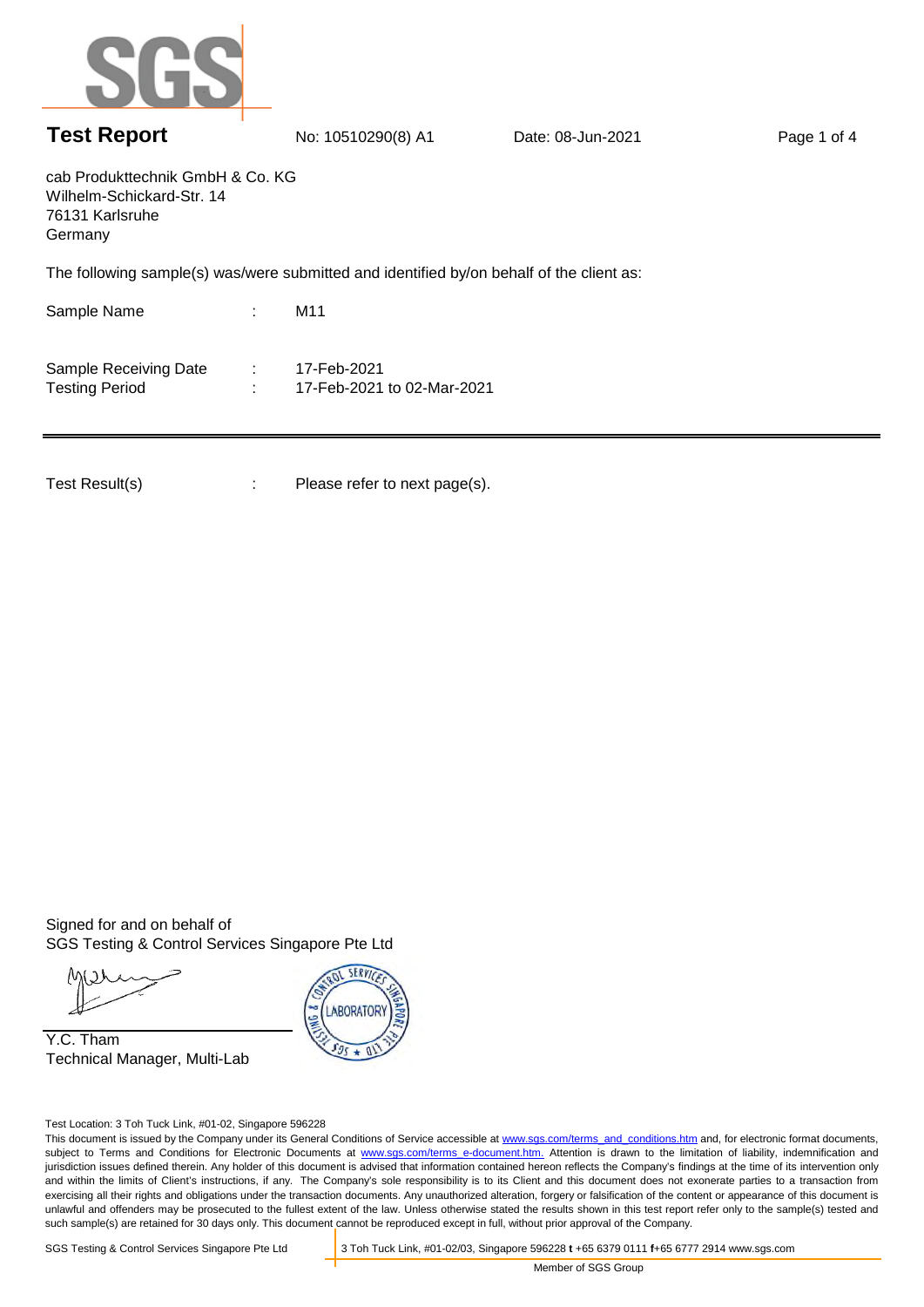

## **Test Report** No: 10510290(8) A1 Date: 08-Jun-2021 Page 2 of 4

## **Test Result(s):**

Sample Description : Black sheet

| Test Item(s):           | Unit | <b>Method</b>                                                          | <b>Results</b> | <b>MDL</b> |
|-------------------------|------|------------------------------------------------------------------------|----------------|------------|
| Halogen                 |      |                                                                        |                |            |
| Halogen - Bromine (Br)  |      | mg/kg   With reference to BS EN 14582. Analysis was<br>performed by IC | n.d.           | 50         |
| Halogen - Chlorine (CI) |      | mg/kg   With reference to BS EN 14582. Analysis was<br>performed by IC | n.d.           | 50         |
| Halogen - Fluorine (F)  |      | mg/kg With reference to BS EN 14582. Analysis was<br>performed by IC   | n.d.           | 50         |
| Halogen - Iodine (I)    |      | mg/kg   With reference to BS EN 14582. Analysis was<br>performed by IC | n.d.           | 50         |

- Note: (1) mg/kg = ppm ; 0.1wt% = 1000ppm
	- (2) n.d.= Not Detected
	- (3) MDL = Method Detection Limit

Lab Analyst(s): Jenny

**For your information, the standard IEC 61249-2-21:2003** regarding materials for printed circuit and others interconnection structures, requires limits for halogen contents on epoxide isolating resins, the received sample complies with the limits described below:

- Maximum content of total chlorine : 900ppm
- Maximum content of total bromine : 900ppm
	-
- Maximum content of total halogens : 1500ppm
	-

Test Location: 3 Toh Tuck Link, #01-02, Singapore 596228

This document is issued by the Company under its General Conditions of Service accessible at www.sgs.com/terms\_and\_conditions.htm and, for electronic format documents, subject to Terms and Conditions for Electronic Documents at www.sgs.com/terms\_e-document.htm. Attention is drawn to the limitation of liability, indemnification and jurisdiction issues defined therein. Any holder of this document is advised that information contained hereon reflects the Company's findings at the time of its intervention only and within the limits of Client's instructions, if any. The Company's sole responsibility is to its Client and this document does not exonerate parties to a transaction from exercising all their rights and obligations under the transaction documents. Any unauthorized alteration, forgery or falsification of the content or appearance of this document is unlawful and offenders may be prosecuted to the fullest extent of the law. Unless otherwise stated the results shown in this test report refer only to the sample(s) tested and such sample(s) are retained for 30 days only. This document cannot be reproduced except in full, without prior approval of the Company.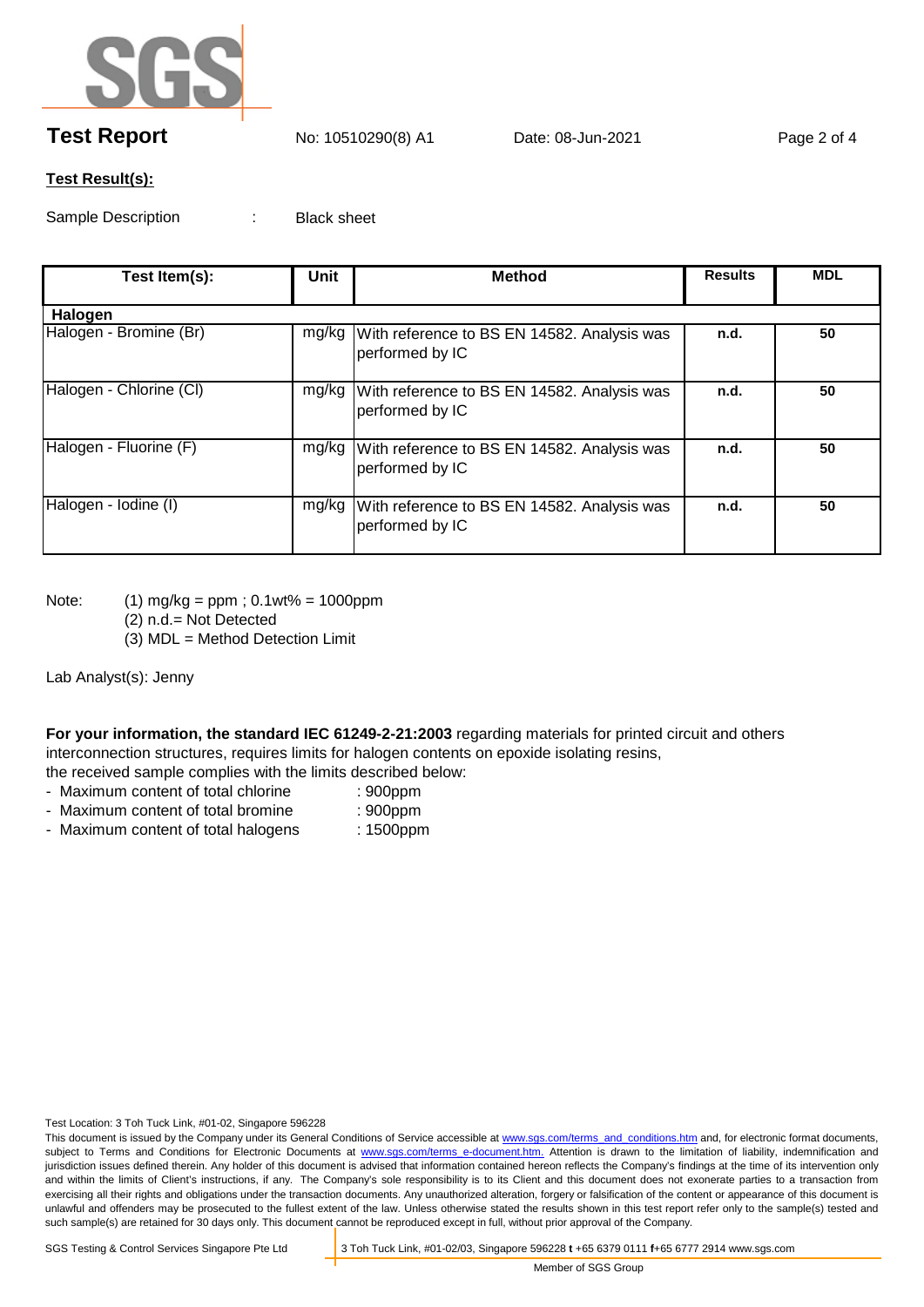

**Sample photo:**  Sample Description

Black sheet

SGS authenticate the photo on original report only



Test Location: 3 Toh Tuck Link, #01-02, Singapore 596228

This document is issued by the Company under its General Conditions of Service accessible at www.sgs.com/terms\_and\_conditions.htm and, for electronic format documents, subject to Terms and Conditions for Electronic Documents at www.sgs.com/terms\_e-document.htm. Attention is drawn to the limitation of liability, indemnification and jurisdiction issues defined therein. Any holder of this document is advised that information contained hereon reflects the Company's findings at the time of its intervention only and within the limits of Client's instructions, if any. The Company's sole responsibility is to its Client and this document does not exonerate parties to a transaction from exercising all their rights and obligations under the transaction documents. Any unauthorized alteration, forgery or falsification of the content or appearance of this document is unlawful and offenders may be prosecuted to the fullest extent of the law. Unless otherwise stated the results shown in this test report refer only to the sample(s) tested and such sample(s) are retained for 30 days only. This document cannot be reproduced except in full, without prior approval of the Company.

SGS Testing & Control Services Singapore Pte Ltd 3 Toh Tuck Link, #01-02/03, Singapore 596228 **t** +65 6379 0111 **f**+65 6777 2914 www.sgs.com